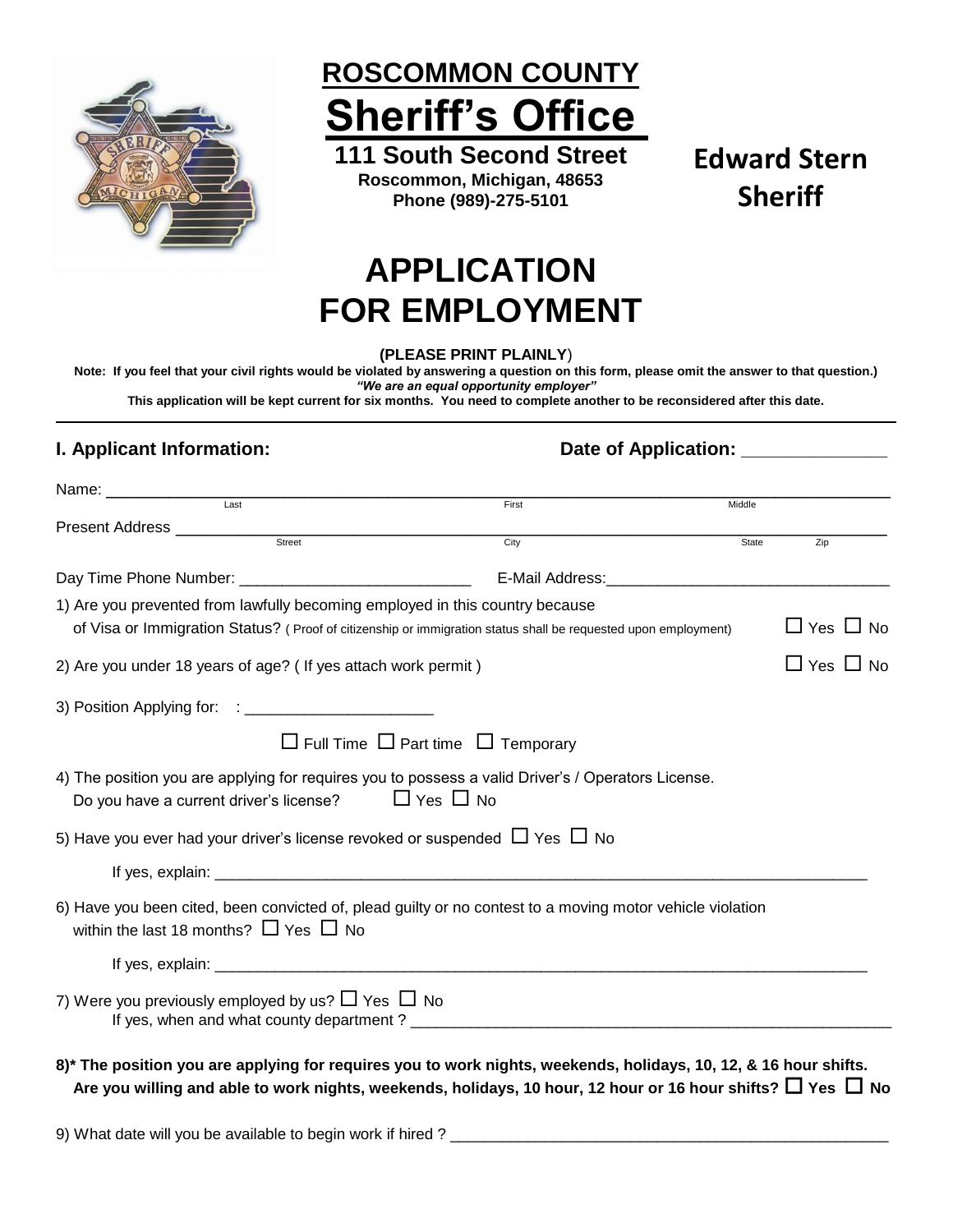# **II. U.S. ARMED FORCES HISTORY / EXPERIENCE**

Have you had any experience in the Armed Forces of the United States of America or in the State National Guard which is

directly related to the position which you are applying for:  $\Box$  No  $\Box$  Yes Branch of Service  $\_\_\_\_\_\_\_\_\_\_\_\_\_\_\_\_\_\_\_\_$ 

Program

Service Dates From \_\_\_\_\_\_\_\_\_\_\_\_\_ To \_\_\_\_\_\_\_\_\_\_\_\_\_ Date of Discharge \_\_\_\_\_\_\_\_\_\_\_\_\_\_ Rank: \_\_\_\_\_\_\_\_\_\_\_\_\_\_\_\_

Were you honorably discharged  $\Box$  Yes  $\Box$  No

*Note: A dishonorable discharge from the military will not necessarily be a bar to employment* 

# **III. RECORD OF EDUCATION**

| School                           | Name and Address of School | Course of Study |              | Check Last<br>Completed | Year         |                | Did you<br>Graduate?          | List<br>Diploma or<br>Degree |
|----------------------------------|----------------------------|-----------------|--------------|-------------------------|--------------|----------------|-------------------------------|------------------------------|
| High<br>School                   |                            |                 |              |                         |              |                | $\Box$<br>Yes<br>$\Box$<br>No |                              |
| Community<br>College             |                            |                 | 1            | $\overline{2}$          | $\mathbf{3}$ | $\overline{4}$ | $\square$ Yes<br>$\Box$<br>No |                              |
| University                       |                            |                 | $\mathbf{1}$ | $\overline{2}$          | 3            | $\overline{4}$ | Yes<br>$\Box$<br>No<br>$\Box$ |                              |
| Certification<br>Program         |                            |                 |              |                         |              |                | $\square$ Yes<br>$\Box$<br>No |                              |
|                                  |                            |                 |              |                         |              |                |                               |                              |
| Other<br>Related<br>Dz < Rz < Rz |                            |                 |              |                         |              |                | Yes<br>$\Box$<br>No<br>□      |                              |

#### **IV. LIST ALL CERTIFICATIONS AND LICENSES YOU HAVE APPLICABLE TO POSITION**

| <b>Certification / License</b> | <b>State</b> | Certification /License # Date Received | Date Expires |
|--------------------------------|--------------|----------------------------------------|--------------|
| 1.                             |              |                                        |              |
|                                |              |                                        |              |
| 2.                             |              |                                        |              |
|                                |              |                                        |              |
|                                |              |                                        |              |
| 3.                             |              |                                        |              |
|                                |              |                                        |              |
| 4.                             |              |                                        |              |
|                                |              |                                        |              |
| 5.                             |              |                                        |              |
|                                |              |                                        |              |

#### **TYPING EXPERIENCE** *(minimum standard required is 40 wpm)*

Please Provide Typing (estimated if necessary) Speed (words per minute): \_\_\_\_\_\_\_\_\_\_\_\_\_\_\_\_\_\_\_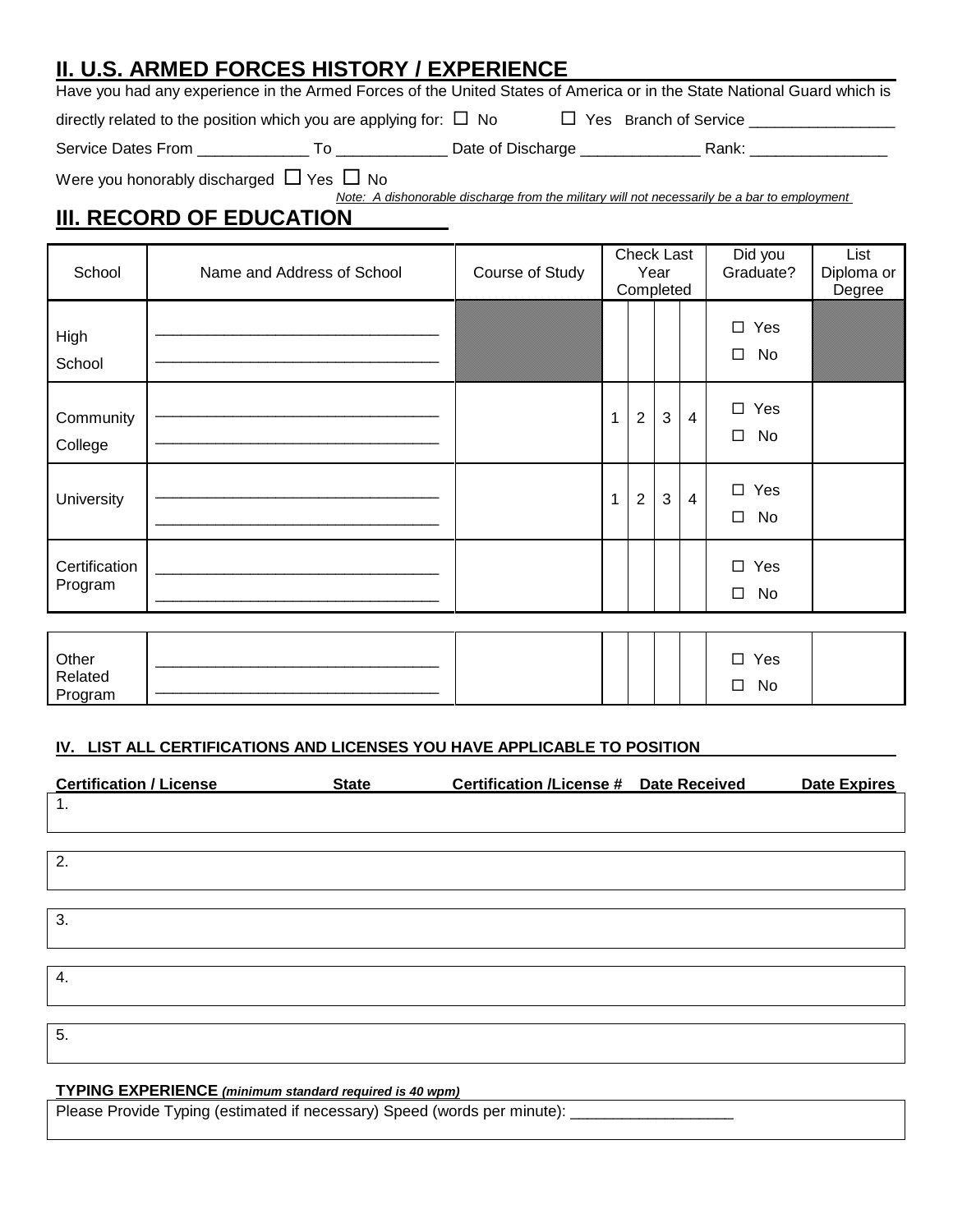#### **V. EMPLOYMENT EXPERIENCE / WORK HISTORY**

Start with your present or your last employer. If you need more space, use an extra sheet of paper. If summer or part-time work, please indicate. If you were employed under another name, please indicate that name by the employer.

May we request a reference from your present employer(s)?  $\Box$  Yes  $\Box$  No

|              | Name and Address of Company                                                                         |                    |     |                       |            | Weekly             | Weekly          | Reason for            | Name of               |
|--------------|-----------------------------------------------------------------------------------------------------|--------------------|-----|-----------------------|------------|--------------------|-----------------|-----------------------|-----------------------|
|              | and Type of Business                                                                                | From<br>Yr.<br>Mo. |     | To<br>Mo. Yr.         |            | Starting<br>Salary | Last<br>Salary  | Leaving               | Supervisor            |
|              |                                                                                                     |                    |     |                       |            |                    |                 |                       |                       |
|              |                                                                                                     |                    |     | Job duties preformed: |            |                    |                 |                       |                       |
|              |                                                                                                     |                    |     |                       |            |                    |                 |                       |                       |
|              | Telephone:                                                                                          |                    |     |                       |            |                    |                 |                       |                       |
|              | Name and Address of Company                                                                         |                    |     |                       |            | Weekly             | Weekly          | Reason for            | Name of               |
| $\mathbf{I}$ | and Type of Business                                                                                | From               |     | To                    |            | Starting           | Last            | Leaving               | Supervisor            |
|              |                                                                                                     | Yr.<br>Mo.         |     | Mo. Yr.               |            | Salary             | Salary          |                       |                       |
|              |                                                                                                     |                    |     | Job duties preformed: |            |                    |                 |                       |                       |
|              |                                                                                                     |                    |     |                       |            |                    |                 |                       |                       |
|              | Telephone:                                                                                          |                    |     |                       |            |                    |                 |                       |                       |
|              |                                                                                                     |                    |     |                       |            |                    |                 |                       |                       |
| Ш            | Name and Address of Company<br>and Type of Business                                                 | From               |     | To                    |            | Weekly<br>Starting | Weekly<br>Last  | Reason for<br>Leaving | Name of<br>Supervisor |
|              |                                                                                                     | Mo.                | Yr. | Mo. Yr.               |            | Salary             | Salary          |                       |                       |
|              |                                                                                                     |                    |     |                       |            |                    |                 |                       |                       |
|              |                                                                                                     |                    |     | Job duties preformed: |            |                    |                 |                       |                       |
|              |                                                                                                     |                    |     |                       |            |                    |                 |                       |                       |
|              | Telephone:                                                                                          |                    |     |                       |            |                    |                 |                       |                       |
|              |                                                                                                     |                    |     |                       |            | Weekly             | Weekly          | Reason for            | Name of               |
|              | Name and Address of Company                                                                         |                    |     |                       |            |                    |                 |                       |                       |
| IV           | and Type of Business                                                                                | From               |     | To                    |            | Starting           | Last            | Leaving               | Supervisor            |
|              |                                                                                                     | Mo.                | Yr. | Mo. Yr.               |            | Salary             | Salary          |                       |                       |
|              |                                                                                                     |                    |     |                       |            |                    |                 |                       |                       |
|              |                                                                                                     |                    |     | Job duties preformed: |            |                    |                 |                       |                       |
|              | Telephone:                                                                                          |                    |     |                       |            |                    |                 |                       |                       |
|              |                                                                                                     |                    |     |                       |            |                    |                 |                       |                       |
|              |                                                                                                     |                    |     |                       |            |                    |                 |                       |                       |
|              |                                                                                                     |                    |     |                       |            |                    |                 |                       |                       |
|              |                                                                                                     |                    |     |                       |            |                    |                 |                       |                       |
|              | 1) Is this a complete list of your employment?                                                      |                    |     |                       | $\Box$ Yes | $\Box$<br>No       | If no, explain_ |                       |                       |
|              | 2) Have you ever been, fired, dismissed, asked to resign, resigned by mutual agreement or otherwise |                    |     |                       |            |                    |                 |                       |                       |
|              | terminated from any employment?                                                                     |                    |     |                       |            |                    |                 | $\Box$ Yes            | No                    |
|              | If yes, explain                                                                                     |                    |     |                       |            |                    |                 |                       |                       |
|              |                                                                                                     |                    |     |                       |            |                    |                 |                       |                       |
|              | 3) Indicate the number of time(s) you were late to work in the last 12 months. Explain in detail.   |                    |     |                       |            |                    |                 |                       |                       |
|              |                                                                                                     |                    |     |                       |            |                    |                 |                       |                       |
|              | 4) Are we granted permission to check all information?                                              |                    |     |                       | $\Box$ Yes | $\Box$ No          |                 |                       |                       |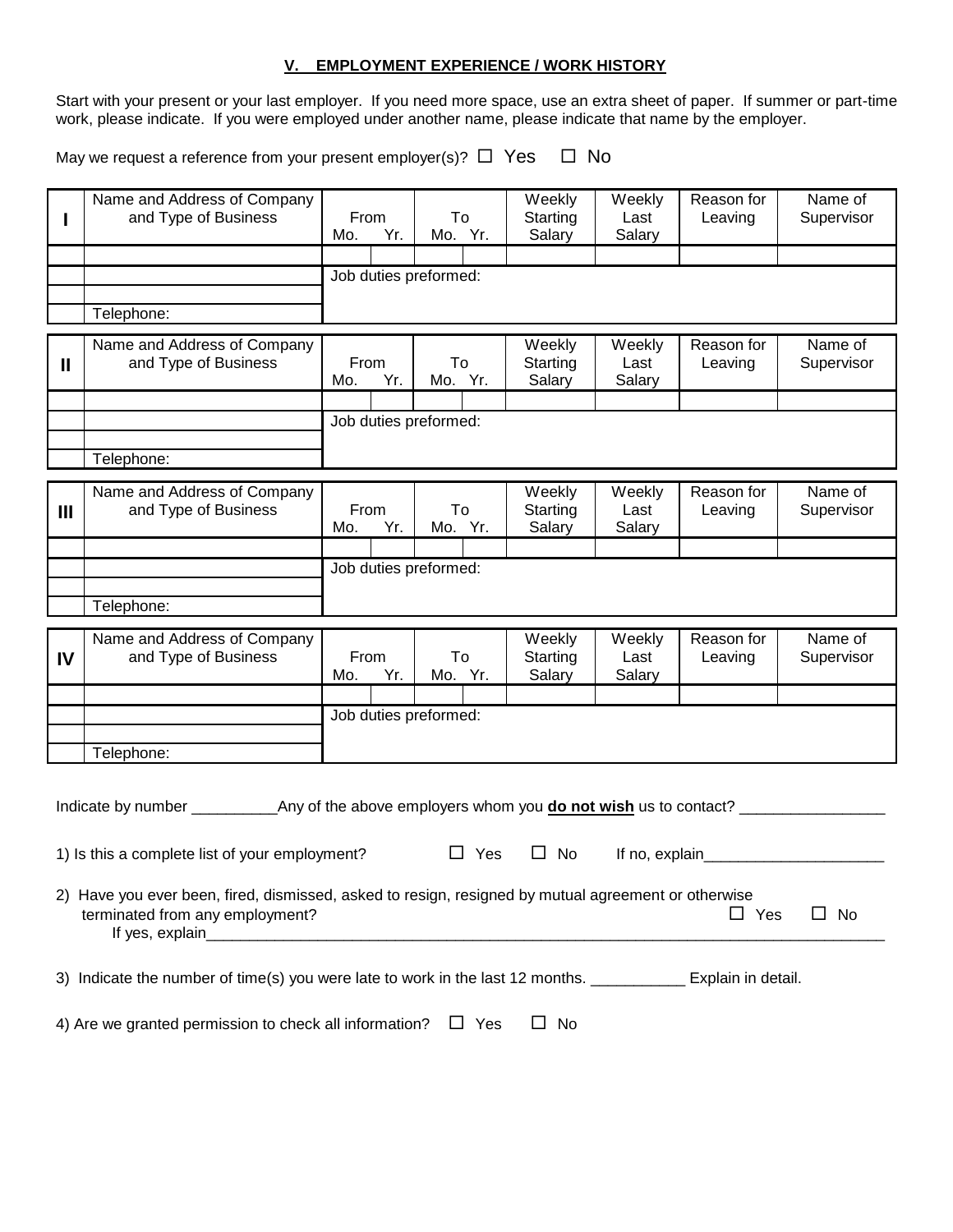### **VI. PERSONAL REFERENCES** (Not Former Employers or Relatives)

| Name and Occupation                                                                                     | Address                                                                                                                                                                                                                                           | <b>Phone Number</b>  |
|---------------------------------------------------------------------------------------------------------|---------------------------------------------------------------------------------------------------------------------------------------------------------------------------------------------------------------------------------------------------|----------------------|
|                                                                                                         |                                                                                                                                                                                                                                                   |                      |
|                                                                                                         |                                                                                                                                                                                                                                                   |                      |
|                                                                                                         |                                                                                                                                                                                                                                                   |                      |
|                                                                                                         |                                                                                                                                                                                                                                                   |                      |
|                                                                                                         | 1) Have you ever been convicted of, or pled "No Contest" or "Guilty" to a crime (Misdemeanor or Felony)? $\Box$ Yes $\Box$ No                                                                                                                     |                      |
| 2) Are you currently under indictment, arraignment or charged with a felony?                            |                                                                                                                                                                                                                                                   | $\Box$ Yes $\Box$ No |
|                                                                                                         | Note: A conviction record will not necessarily be a bar to employment, and factors such as the applicant's age at the time of the<br>offense, the age of the offense, and the nature and seriousness of the violation will be taken into account. |                      |
| 4) Have you ever been known by or worked by any other name?<br>If yes, list all names used in the past: |                                                                                                                                                                                                                                                   | $\Box$ Yes $\Box$ No |
|                                                                                                         | 5) List any offices of leadership (elected or appointed) which you have held. Provide titles and dates.                                                                                                                                           |                      |
| 6) Are you a member of a professional or trade group that is related to our industry?                   | If yes, please provide the organization name(s): ________________________________                                                                                                                                                                 | $\Box$ Yes $\Box$ No |
| 7) Have you received a Job Position Description for the position you are applying for:                  |                                                                                                                                                                                                                                                   | $\Box$ Yes $\Box$ No |
| 8) Do you understand the position description, job requirements and duties for this position?           |                                                                                                                                                                                                                                                   | $\Box$ Yes $\Box$ No |
| 9) Is there anything that you believe would disqualify you from employment or hinder you in the         |                                                                                                                                                                                                                                                   |                      |
| performance of the position duties and requirements with or without accommodations?                     |                                                                                                                                                                                                                                                   | $\Box$ Yes $\Box$ No |

#### **VII. AGREEMENT AND UNDERSTANDING**

I certify that the information in this application (and accompanying resume, if any) is true, complete and correct to the best of my knowledge and understand that falsification, misleading, misrepresentation or omission of any information submitted in connection with my application or interview, whether in this document or not, may result in rejection of my application or, if hired, in dismissal no matter when discovered by the County.

I waive written notice from my current employer and from any of my former employers regarding the disclosure of disciplinary reports, letters of reprimand, or other notices of disciplinary action contained in my personnel records (even if more than four years old). This waiver is made pursuant to the Bullard-Plawecki Employee Right to Know Act.

I authorize the references and current and former employers listed in this application to give you any and all information concerning my current and previous employment and an pertinent information they may have even if more than four years old and release all parties from any liability for any damages that may result from furnishing same to you.

I understand that any employment offer is conditional upon result of the drug screening test, the post offer pre-employment physical ability/agility test, pre-employment medical examination and back ground investigation.

#### **Applicant Signature: \_\_\_\_\_\_\_\_\_\_\_\_\_\_\_\_\_\_\_\_\_\_\_\_\_\_\_\_\_\_\_\_\_\_\_\_\_\_\_\_\_\_\_\_\_\_\_\_\_\_ Date: \_\_\_\_\_\_\_\_\_\_\_\_\_\_\_\_\_\_\_\_\_\_\_**

*Note: This application will be kept current for six months. You need to complete another to be reconsidered after this date.*